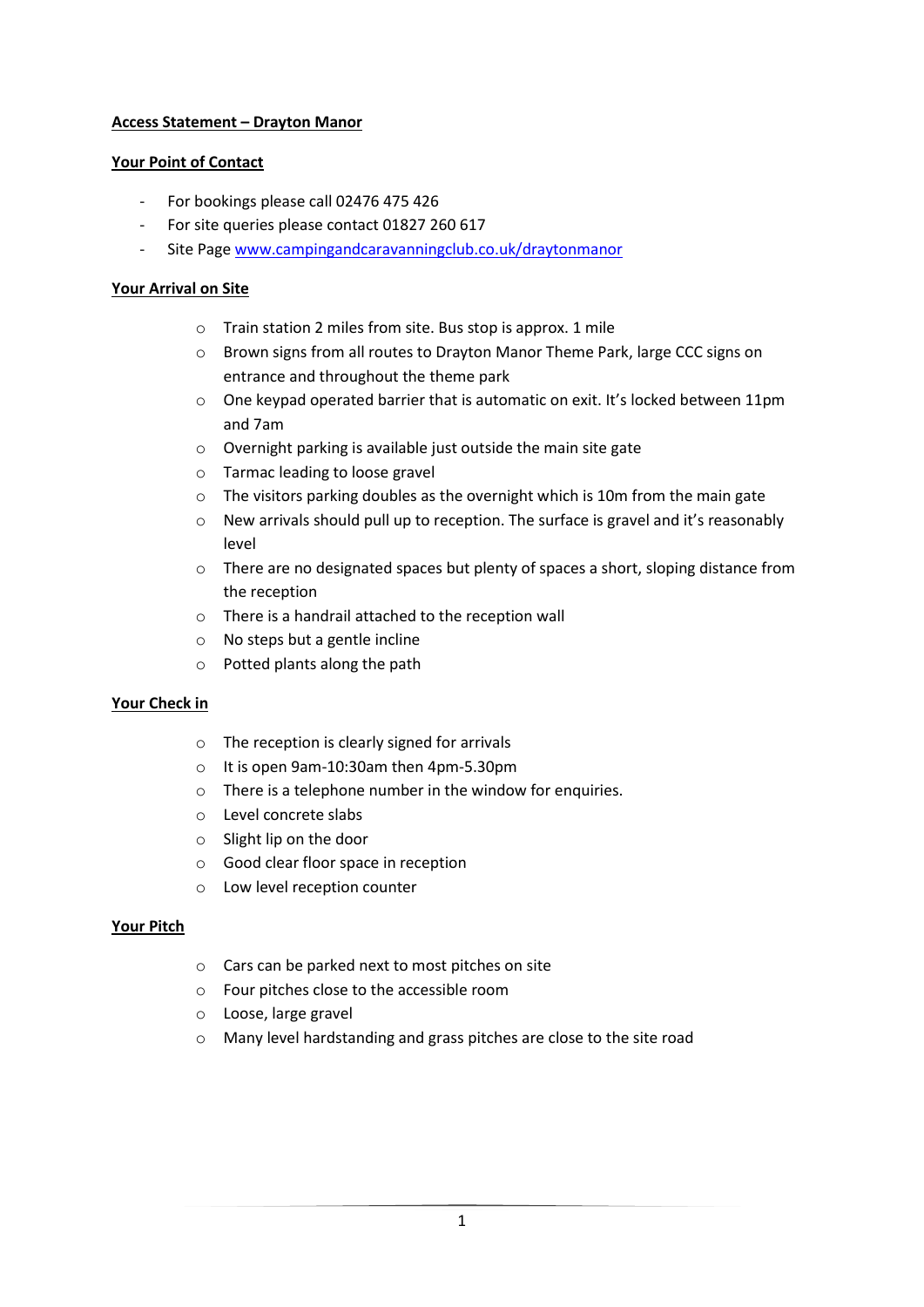# **Your Facilities**

- o There is a clear, well maintained path leading to the facilities
- o There is a gentle ramp leading in to the blocks
- o Level access to accessible room and laundry area
- o There are two semi-ambulant cubicles in both men's and ladies
- o All sinks have push taps throughout
- o There are benches in all showers
- $\circ$  The showers are operated by a push button in men's and ladies and both a dial and push button in the family rooms
- o The facility block has automatic lighting

#### **Your Accessible Facilities**

- o There is a flat level concrete slab path leading to the accessible facility
- o There is flat level access in to the accessible facility
- o There are handrails next to the toilet
- o There is a standard sized push flush
- o There is transfer space to the left of the toilet
- o The wash basin can be reached from the toilet
- o The washbasin has lever top taps
- o There is a hand dryer located in the room
- $\circ$  There is a low level mirror
- o The shower has a number of handrails
- o The shower is dial operated
- o The shower is open access, not a cubicle
- o The shower head is height adjustable
- o The floor is nonslip
- o There is a hair dryer
- $\circ$  There is an emergency chord next to the toilet and in the shower. Both can be reached from the floor
- o The emergency alarm can be heard from both staff pitches and also reception

#### **Your Laundry and Food Preparation Areas**

- o The laundry and food preparation areas both have level access
- o The approach path is concrete
- o The taps are push button
- o The washing machine is front loading and can be reached from the floor
- o The tumble dryer is front loading located on top of the washing machine
- o There is a wall mounted iron
- o There are outdoor washing up facilities available
- o All washing have sinks are push top taps